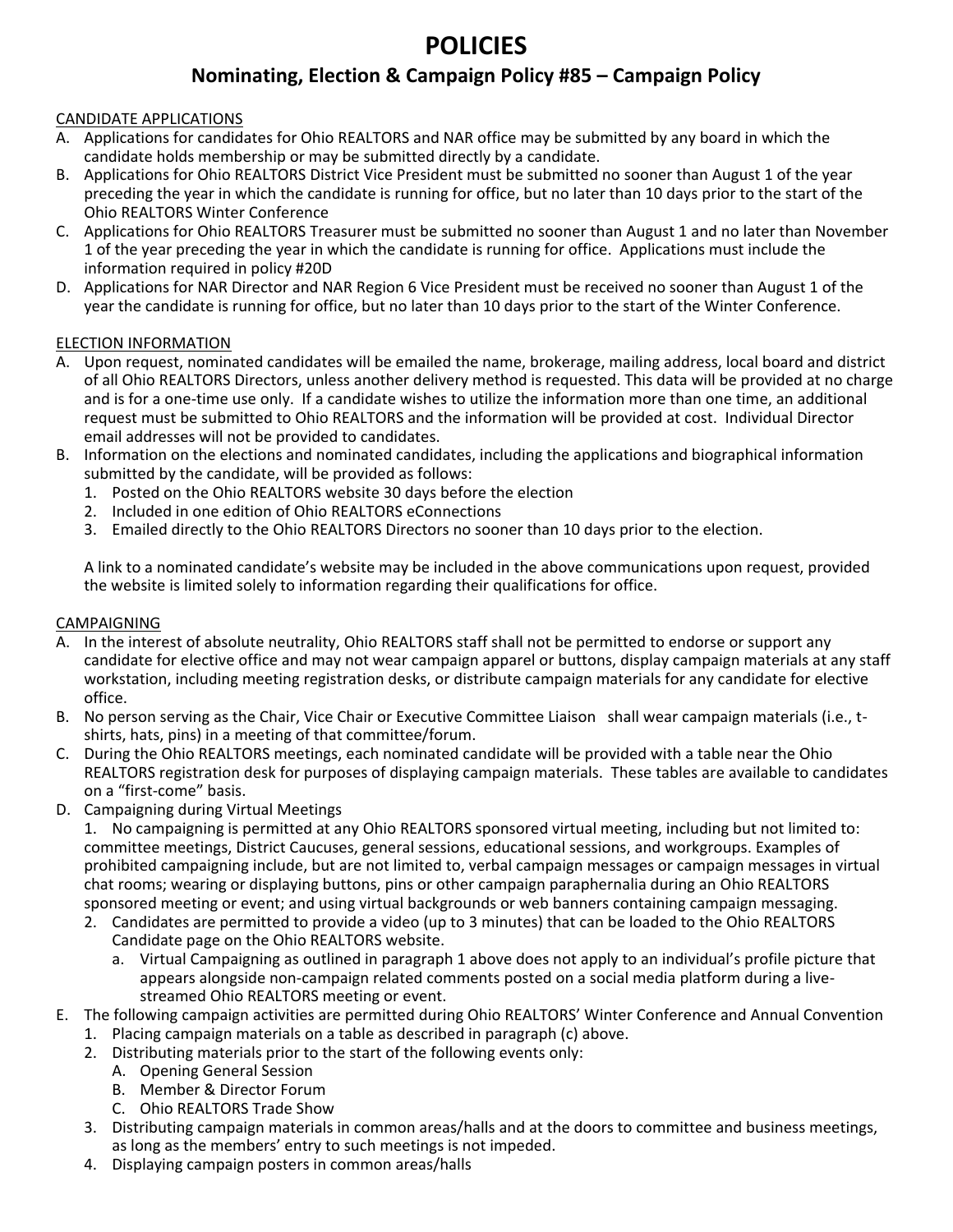# **Nominating, Election & Campaign Policy #85-A ELECTION PROCEDURES POLICY**

CANDIDATE SPEECHES

A. In contested elections during Directors' meetings, each candidate is allowed no more than five (5) minutes to address the Directors. No other person may speak on behalf of a candidate unless the candidate is unable to speak due to extenuating circumstances as determined by the Ohio REALTORS President. No audio-visual presentations are permitted at the directors' meeting. Speeches are permitted at in-person or virtual Board of Directors meetings.

### VOTING

- 1. Voting shall be by ballot. For DVP races, only directors from the District for which a candidate(s) is running for DVP shall vote.
- 2. The total number of ballots cast for each candidate will be made available to any member upon request.
- 3. Ballots will be destroyed five business days after the election is held unless a candidate in such election has submitted a written request for a recount. All candidates in the subject election shall immediately be notified of the requested recount.
- 4. The recount shall take place as soon as possible and shall be conducted jointly by the following:
	- The Chairman of the Nominating Committee
	- One District Vice President from each of the districts from which there was a candidate in the election that is the subject of the recount. Said DVP shall be appointed by the Ohio REALTORS President. In the event that there is more than one candidate from the same District, both DVPs from that District shall participate in the recount.
- 5. If any of the above individuals is unable to participate in the recount due to a conflict of interest (i.e., was a candidate in the subject election), the Ohio REALTORS President shall appoint an alternate DVP or Nominating Committee member to participate in the recount.

# **Nominating, Election & Campaign #85-B STATE OFFICER MINIMUM QUALIFICATIONS**

Candidates for the Association offices of President, President-elect, Treasurer and District Vice President shall be required to meet the minimum qualifications outlined below. Candidates for the offices of Treasurer and District Vice President, must meet these minimum qualifications prior to review of the candidate's application by the Nominating Committee.

### Treasurer

- 1. Has served a full term as President of his/her Local Board of REALTORS<sup>®</sup> or as an officer of the National Association of REALTORS<sup>®</sup> or any of its institutes prior to submitting an application for the position of Ohio REALTORS Treasurer.
- 2. Has served as a Director to the Ohio REALTORS<sup>®</sup> for at least two years (not necessarily in succession) within the last 10 years prior to submitting an application for the position of Ohio REALTORS Treasurer.
- 3. Has served as a District Vice President, Executive Committee member or within the last five years as chair in the committee structure prior to submitting an application for the position of Ohio REALTORS Treasurer.
- 4. Has been licensed by the State and a member of the Ohio REALTORS<sup>®</sup> for a minimum of 8 years prior to submitting an application for the position of Ohio REALTORS Treasurer.
- 5. Has attended at least two State Conventions of the Ohio REALTORS® within the last three years prior to submitting an application for the position of Ohio REALTORS Treasurer.
- 6. Has not been deemed ineligible following a criminal and legal audit as provided in Nominating, Election & Campaign Policy #20D.

President-elect -- The President-elect must have served as Treasurer of the Ohio REALTORS®.

President -- The President must have served as President-elect and Treasurer of Ohio REALTORS.

District Vice President

- 1. Has served as an officer, or Director of his/her Local Board of REALTORS<sup>®</sup> prior to submitting an application for the position of Ohio REALTORS District Vice President.
- 2. Has served as a Director to the Ohio REALTORS<sup>®</sup> for at least two years (not necessarily in succession) or one year as a Director and one year as an Alternate Director prior to submitting an application for the position of Ohio REALTORS District Vice President.
- 3. Has served as an active committee member of at least one committee within the Ohio REALTORS® structure within the last three years prior to submitting an application for the position of Ohio REALTORS District Vice President.
- 4. Has been licensed by the state and a member of the REALTOR® Association in Ohio for a minimum of five years prior to submitting an application for the position of Ohio REALTORS District Vice President.
- 5. Has attended at least two State Conventions of the Ohio REALTORS<sup>®</sup> within the last three years.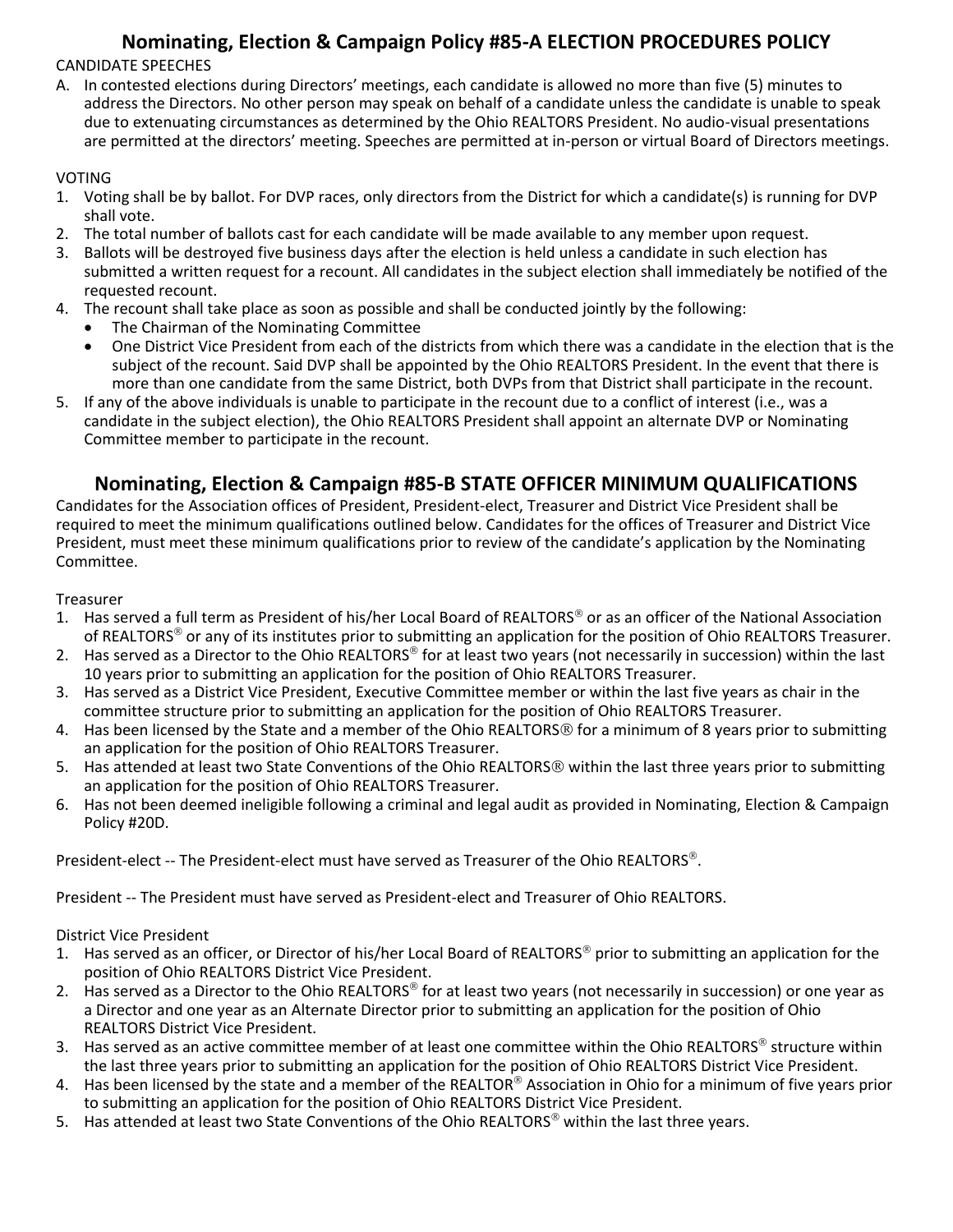# **Nominating, Election & Campaign Policy #85C NOMINATION PROCEDURES**

#### Candidate review

- A. The Nominating Committee shall review all applications submitted by candidates for the following positions: OHIO REALTORS Treasurer, OHIO REALTORS District Vice President, NAR Regional Vice President and At-Large Positions on the NAR Board of Directors. The purpose of this review is to verify that a candidate meets the minimum qualifications for the position sought.
- B. Prior to the Winter Conference, the NAR Strategy Committee shall meet for the purpose of encouraging and preparing potential candidates for NAR positions. Potential candidates for NAR RVP and at-large NAR Director positions are encouraged to meet with the NAR Strategy Committee for the purpose of receiving guidance for their potential candidacy.
- C. The Nominating Committee shall interview all candidates who meet the minimum qualifications but has the authority to waive the interview of a candidate in an uncontested election. At the discretion of the Chair and Chief Executive Officer a candidate may be granted a virtual or audio conference interview when extenuating circumstances are present.

### Candidate nomination

- A. Following this verification and interview process, the Nominating Committee shall select and submit a slate of candidates to the Board of Directors at its next regularly scheduled meeting. This slate shall be comprised of those candidates who the Nominating Committee determines are the most qualified for the elective office sought, based upon the candidates' application, interview, resume and any other information submitted by the applicant. The Committee may, in its discretion, nominate one or more candidate(s). In no event shall the Nominating Committee predetermine the number of candidates that will be nominated for a position prior to the interview process.
- B. When considering candidates for the position of District Vice President, the Committee, in addition to the candidate's application, resume, interview, etc., shall also consider the candidate's residence so as to achieve balanced geographic representation by the Vice Presidents within the District.

# **Nominating, Election & Campaign Policy #85-D OHIO TREASURER CANDIDATE REVIEW: LEGAL AUDIT AND CRIMINAL BACKGROUND CHECK**

### Legal Audit and Criminal Background Check of Ohio REALTORS Treasurer Applicants

- 1. A third-party company shall be hired to conduct the required legal audit and criminal background check on each applicant for Ohio REALTORS Treasurer to determine if there are any material issues that would make an applicant ineligible for candidacy for office. As a part of this process, applicants are required to submit with their application a state and federal criminal background report issued within one month of their application and detailed information regarding any prior or pending legal and regulatory matters filed against the applicant or any entity in which the applicant is an owner, principal, partner, or corporate officer. This shall include the following:
	- Pending federal, state and county litigation and/or regulatory action;
	- Final judgments:
	- Disciplinary actions by any professional licensing authority; and
	- REALTOR® Code of Ethics violations resulting in the termination or suspension of membership.
- 2. A report shall be submitted by the third-party company to Ohio REALTORS legal counsel no later than Nov. 15th preceding the year an applicant(s) is running for Treasurer. Within ten (10) days, counsel shall review the report and prepare a summary for the Nominating Committee indicating whether there are any convictions, regulatory investigations, ethics violations, pending litigation, judgments or facts or circumstances that could reasonably represent a source of embarrassment or liability to Ohio REALTORS or conflict with Ohio REALTORS policies or duties that an Ohio REALTORS officer would be required to perform.
- 3. Within seven (7) days of receipt, the Nominating Committee shall review the summary prepared by Ohio REALTORS counsel to determine whether there are any material issues that prevent an applicant(s) from being deemed an eligible candidate. Such issues may include, but are not limited to, the following:
	- REALTOR® Code of Ethics violations resulting in the termination or suspension of membership
	- All criminal convictions, excluding traffic violations (however driving under the influence may be considered a material issue)
	- Regulatory enforcement actions (personal or business) where a violation was found
	- Pending regulatory investigations (personal or business)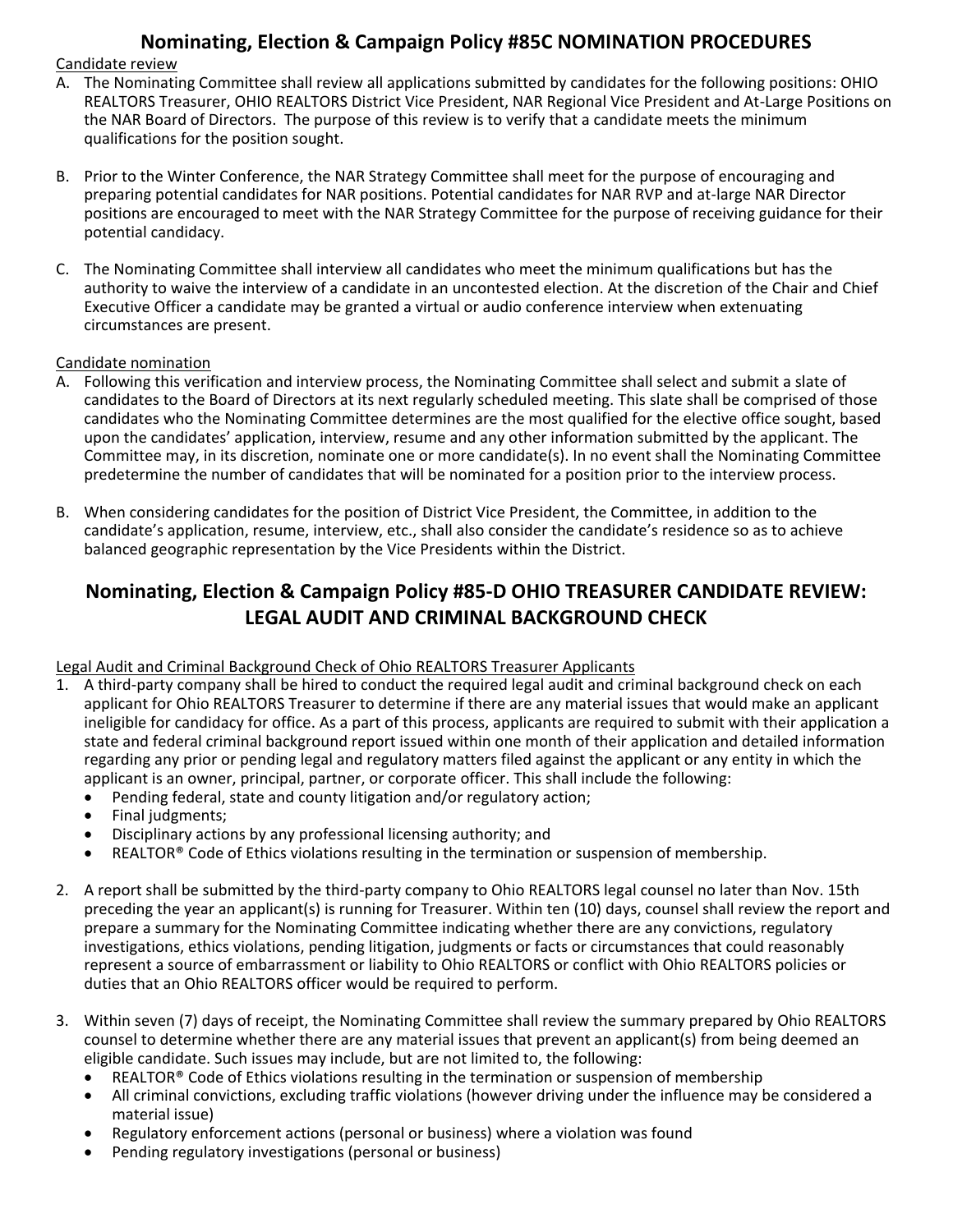- Pending litigation (personal or business)
- Judgments (personal or business)
- 4. If the Nominating Committee determines that an applicant is ineligible for the position of Treasurer, the Nominating Committee shall promptly disclose to the applicant such material issue(s) that were the basis for that determination. Such notice to the applicant shall also advise the applicant that he has seven (7) days from delivery of the notice to correct any information the applicant considers inaccurate or to offer any mitigating information relevant to such issue(s). If the Nominating Committee, in its sole discretion, requests a personal interview with the applicant, the date of this interview shall be included in the notice.
- 5. The Nominating Committee shall review any information submitted by the applicant, conduct any interview and make its final decision no later than seven (7) days from receipt of the information submitted by the applicant. The applicant shall be promptly notified of this decision and of the applicant's right to appeal the Committee's decision.

### Appeal process

- 1. A treasurer applicant who has been deemed ineligible based on the legal audit and or criminal background check, has ten (10) days from receipt of the Nominating Committee's determination to file a written appeal with the Executive Committee.
- 2. The applicant's appeal must include the following information:
	- a. Basis for the appeal;
	- b. Supporting documentation for the basis for appeal; and
	- c. Whether the applicant requests an opportunity to appear before the Executive Committee.
- 3. A copy of the applicant's appeal and supporting materials shall be forwarded to the Executive Committee for its review and the applicant shall be promptly notified of the date of the appeal hearing.
- 4. The Executive Committee shall hear the appeal no sooner than seven (7) days from receipt of the applicant's appeal and no later than seven (7) days prior to the start of the Winter Conference. The appeal may be conducted in person, via teleconference or a virtual platform.
- 5. A majority of the Executive Committee (excluding members of the Nominating Committee) must be present in order to conduct an appeal hearing.
- 6. Members of the Nominating Committee may be present and participate in discussions but are excluded from voting.
- 7. To prevail on appeal, an applicant must receive a majority affirmative vote from the Executive Committee members eligible to vote at the appeal hearing.
- 8. The Executive Committee Chair shall immediately notify the applicant of the Executive Committee's decision in writing.
- 9. The Executive Committee's decision is final.